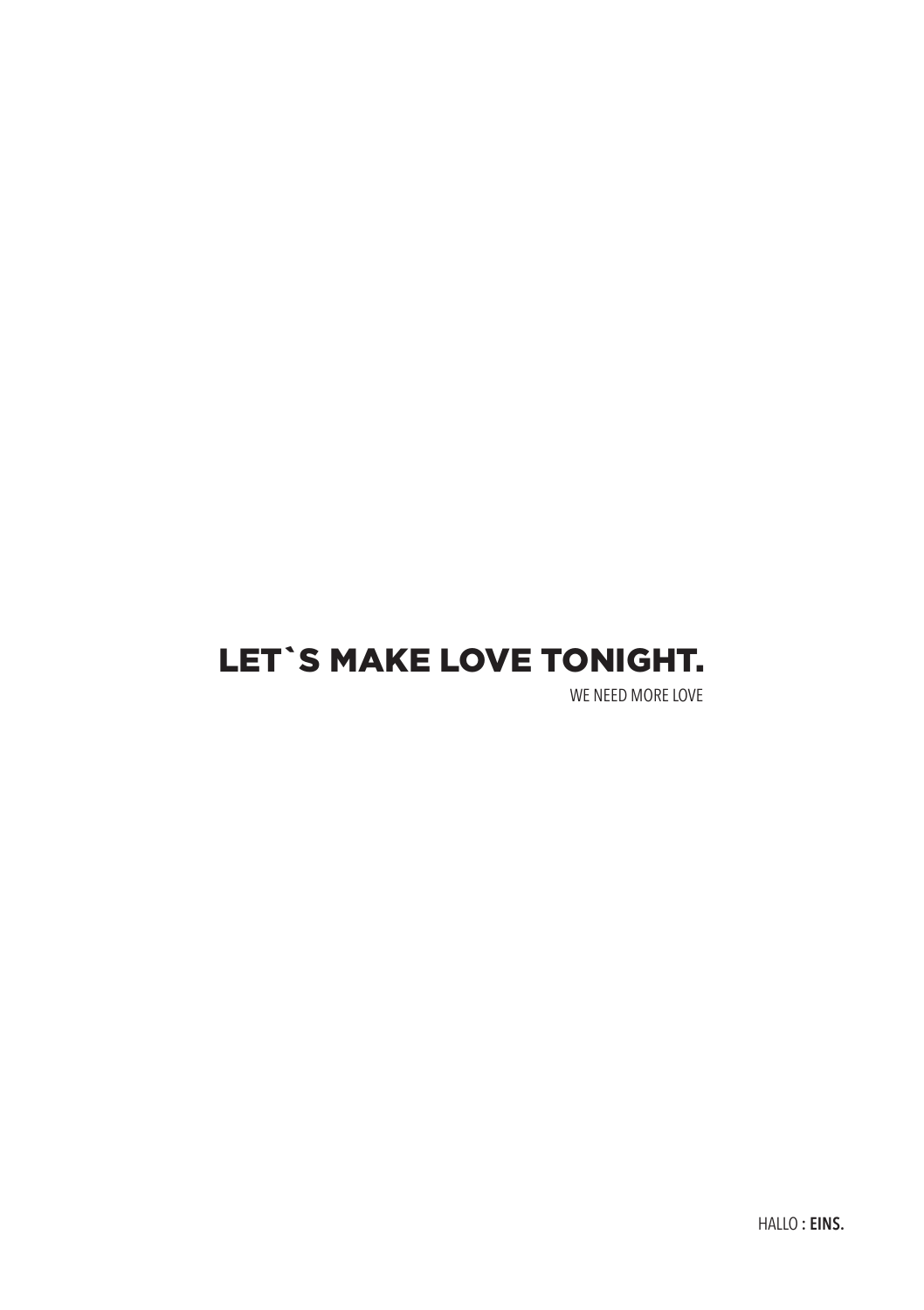# HIGHBALLS.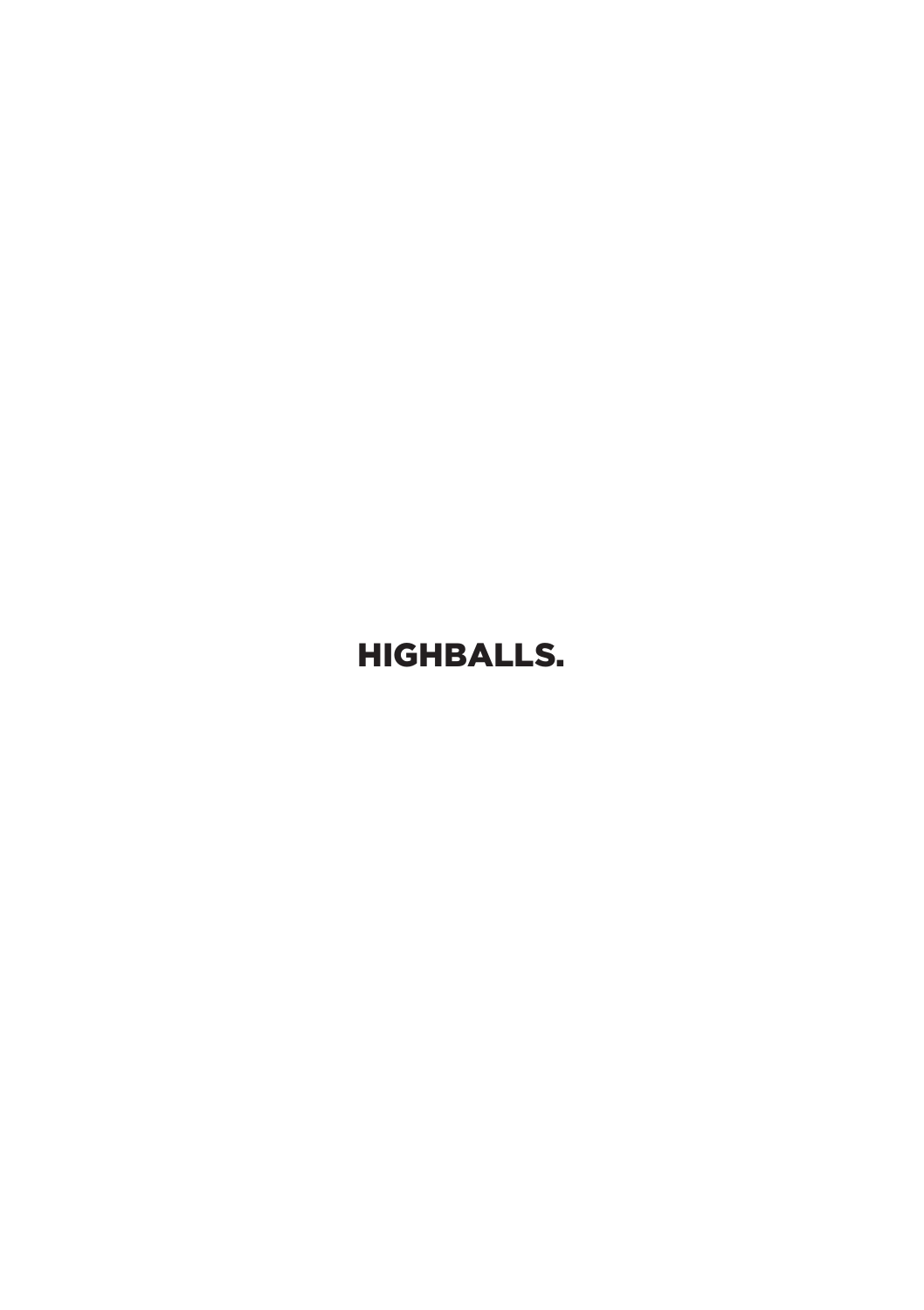## GIN & TONIC

**VEL VEL. DRY GIN FEVER TREE TONIC WATER GRAPEFRUIT**

**10**

## THE MULE

**42BELOW WODKA FRISCH GEPRESSTER LIMETTENSAFT T.HENRY GINGER BEER**

**10**

HIGHBALLS **: DREI.**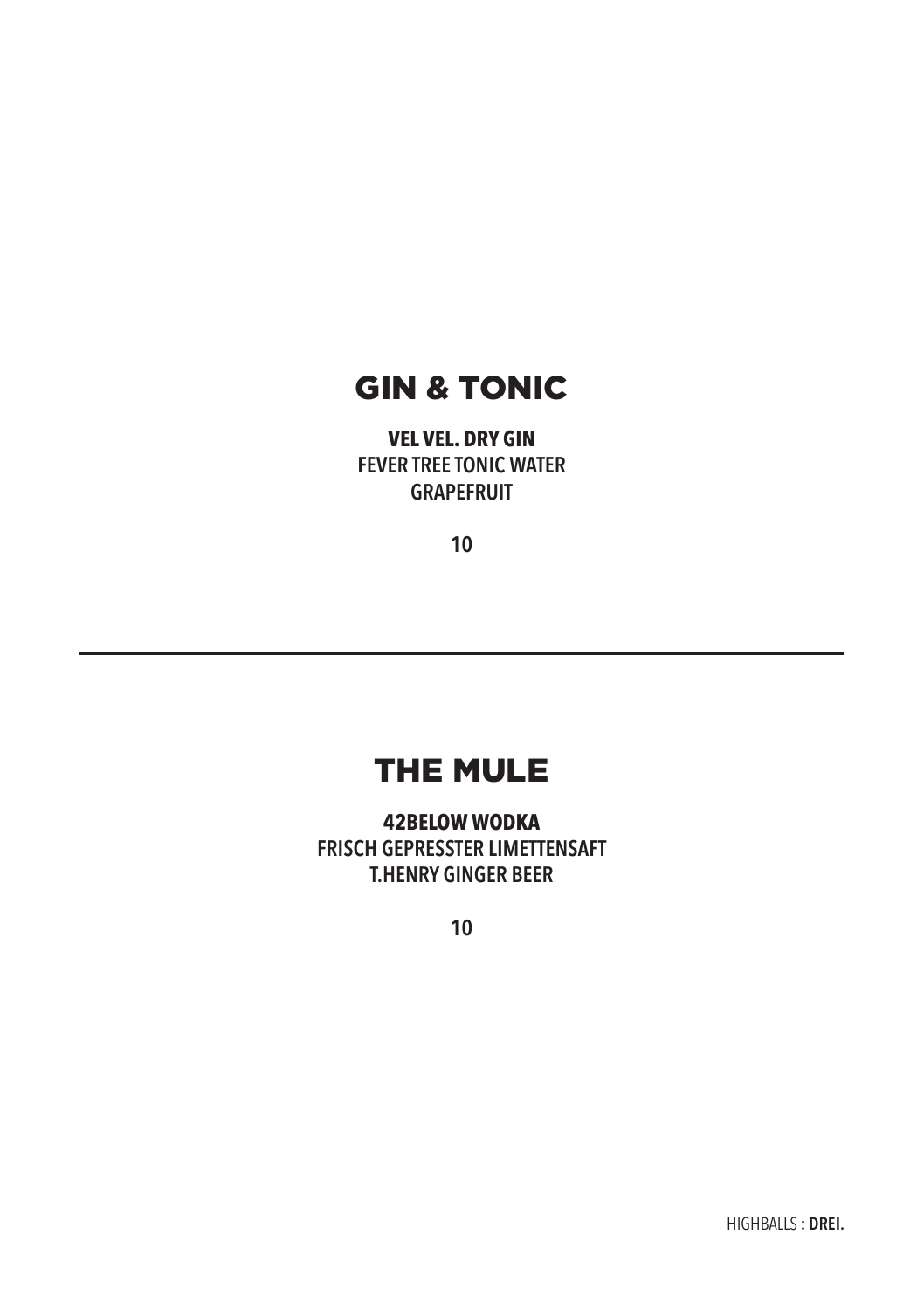## LONDON BUCK

**VEL VEL. DRY GIN FRISCH GEPRESSTER ZITRONENSAFT T. HENRY GINGER ALE**

**10**

# WERMUT TONIC

**MARTINI RISERVA AMBRATO T. HENRY TONIC WATER ZITRONE**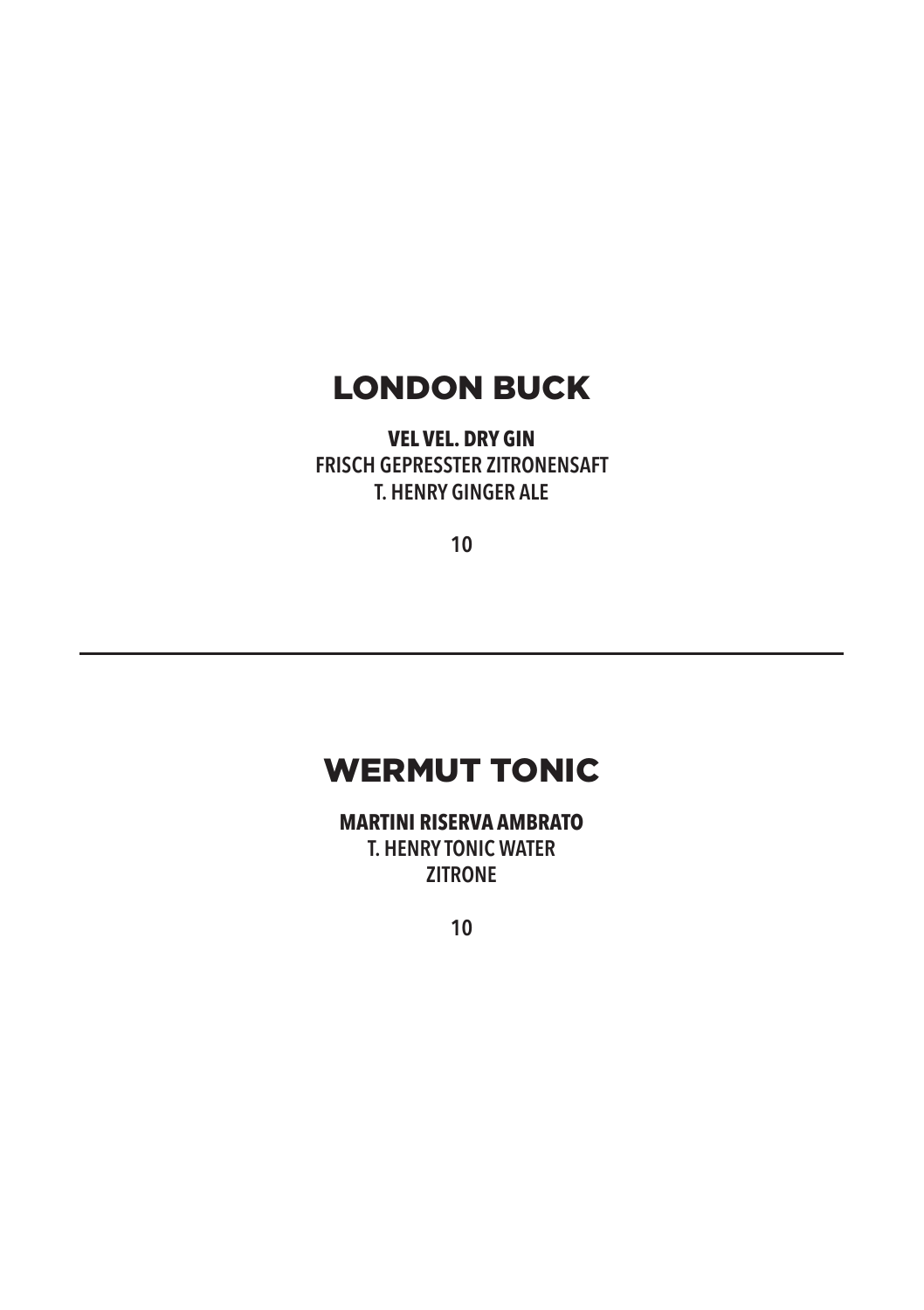# PALOMA

### **ARETTE TEQUILA BLANCO FRISCHE LIMETTE & SALZ PINK GRAPEFRUIT**

**10**

## CUP DER GUTEN HOFFNUNG

**BULLEIT BOURBON FEVER TREE GINGER ALE ANGOSTURA BITTERS MINZE**

**10**

HIGHBALLS **: FÜNF.**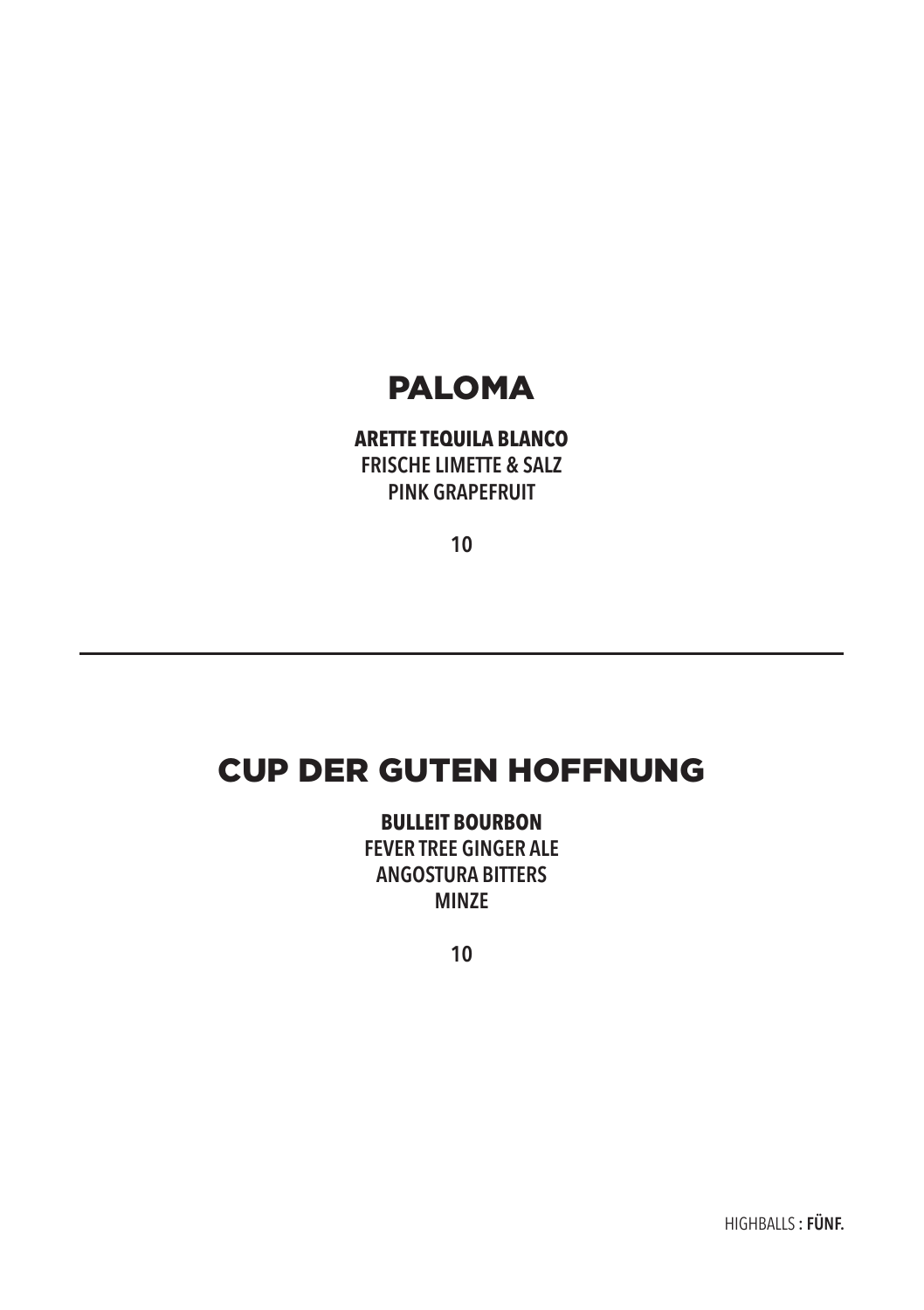# 24/7.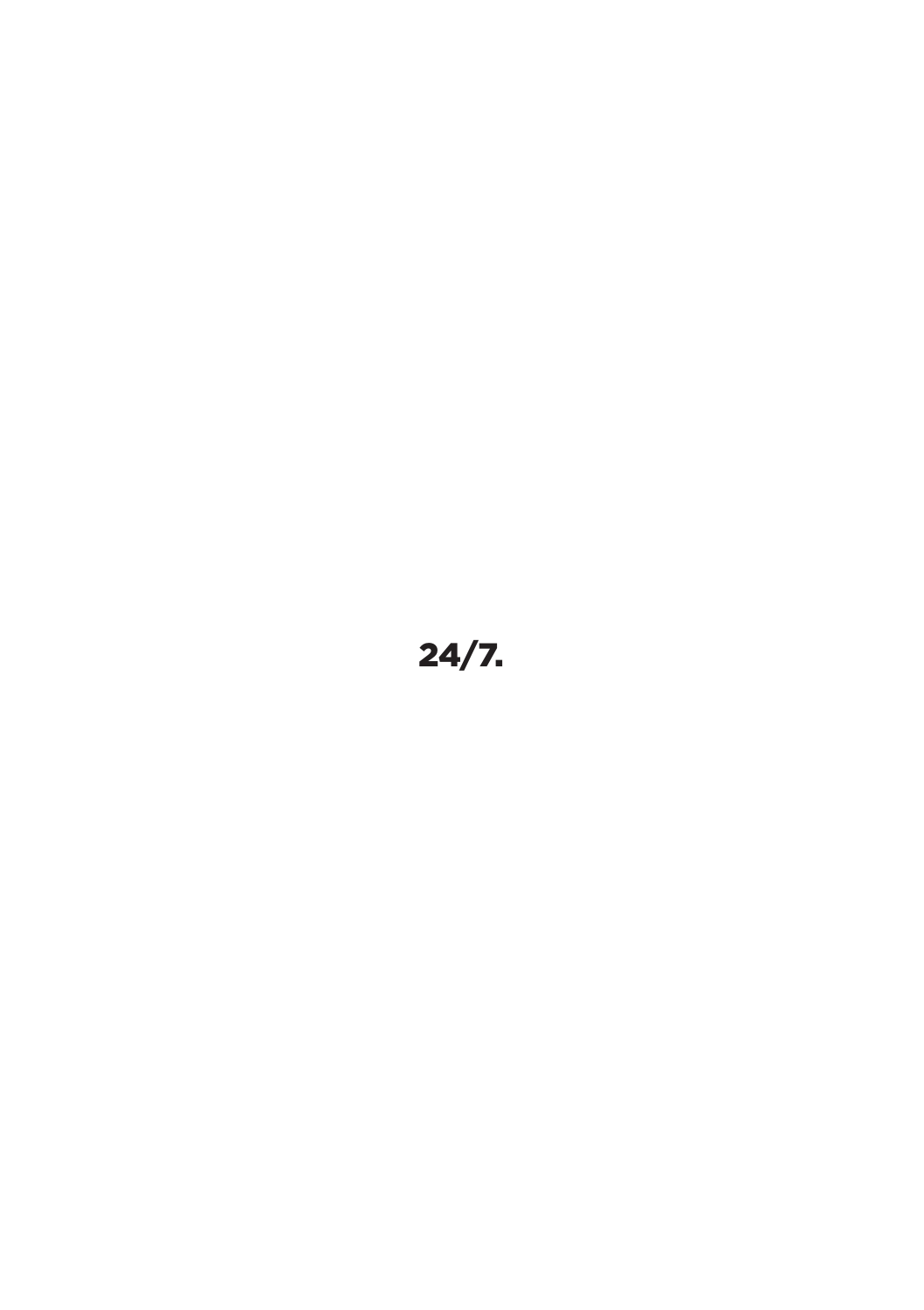## WHISKEY SOUR

**DIE BAR. BOURBON-BLEND FRISCH GEPRESSTER ZITRONENSAFT LÄUTERZUCKER EIWEISS**

**10**

### WHISKEY SMASH

**BULLEIT BOURBON FRISCHE ZITRONE UND ZUCKER ANGOSTURA BITTERS FRISCHE MINZE**

**10**

24/7 **: SIEBEN.**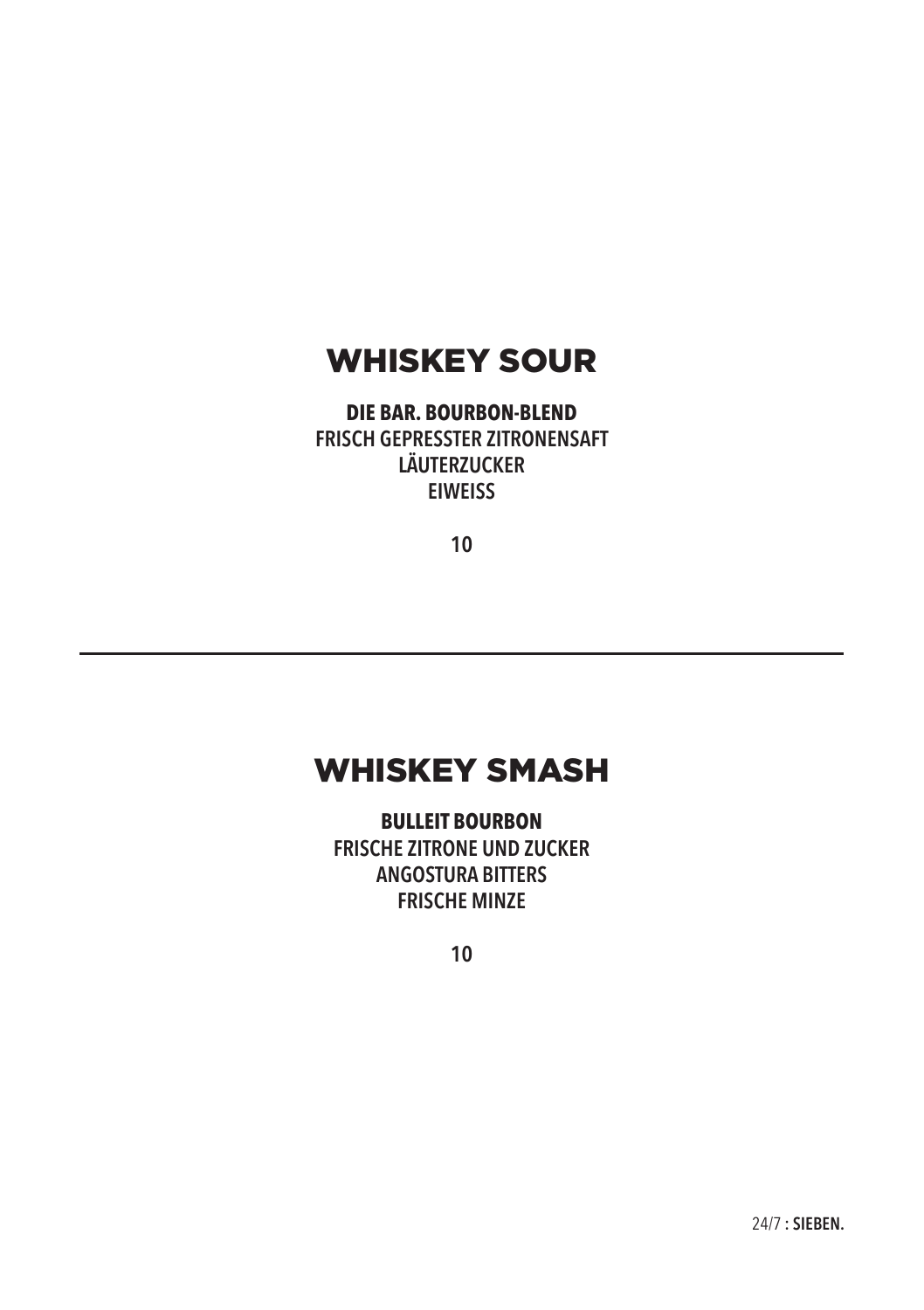### GIN BRAMBLE

**VEL VEL. DRY GIN FRISCH GEPRESSTER ZITRONENSAFT LÄUTERZUCKER BROMBEERE**

**11**

# GIN BASIL SMASH

**VEL VEL. DRY GIN FRISCH GEPRESSTER ZITRONENSAFT LÄUTERZUCKER BASILIKUM**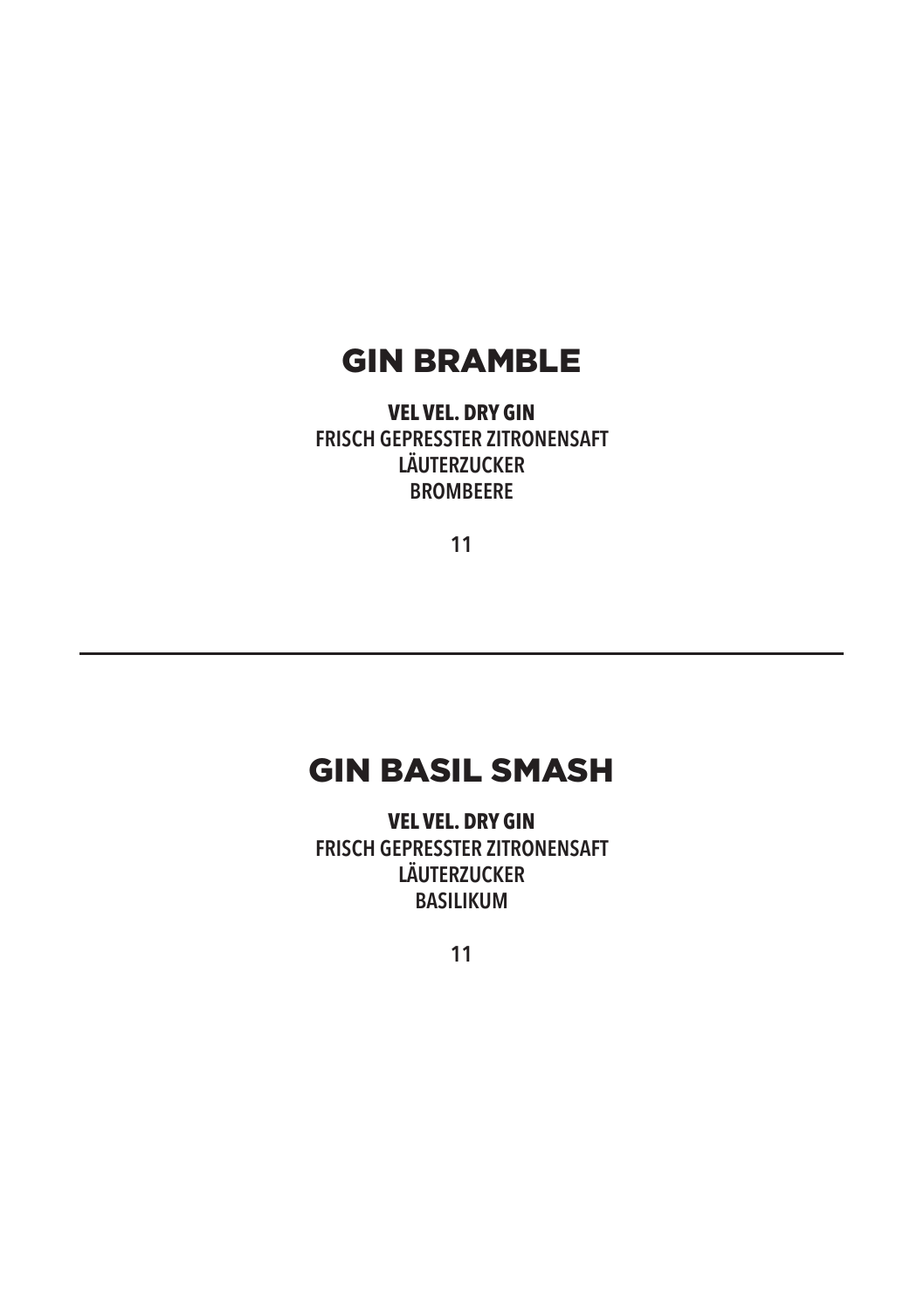## OLD CUBAN

**DIE BAR. RUM-BLEND FRISCHE LIMETTE UND ZUCKER FRISCHE MINZE CRÉMANT**

**11**

### BEETROOT MARGARITA

**ARETTE TEQUILA BLANCO FRISCHE LIMETTE UND ZUCKER ROTE BEETE SALZ**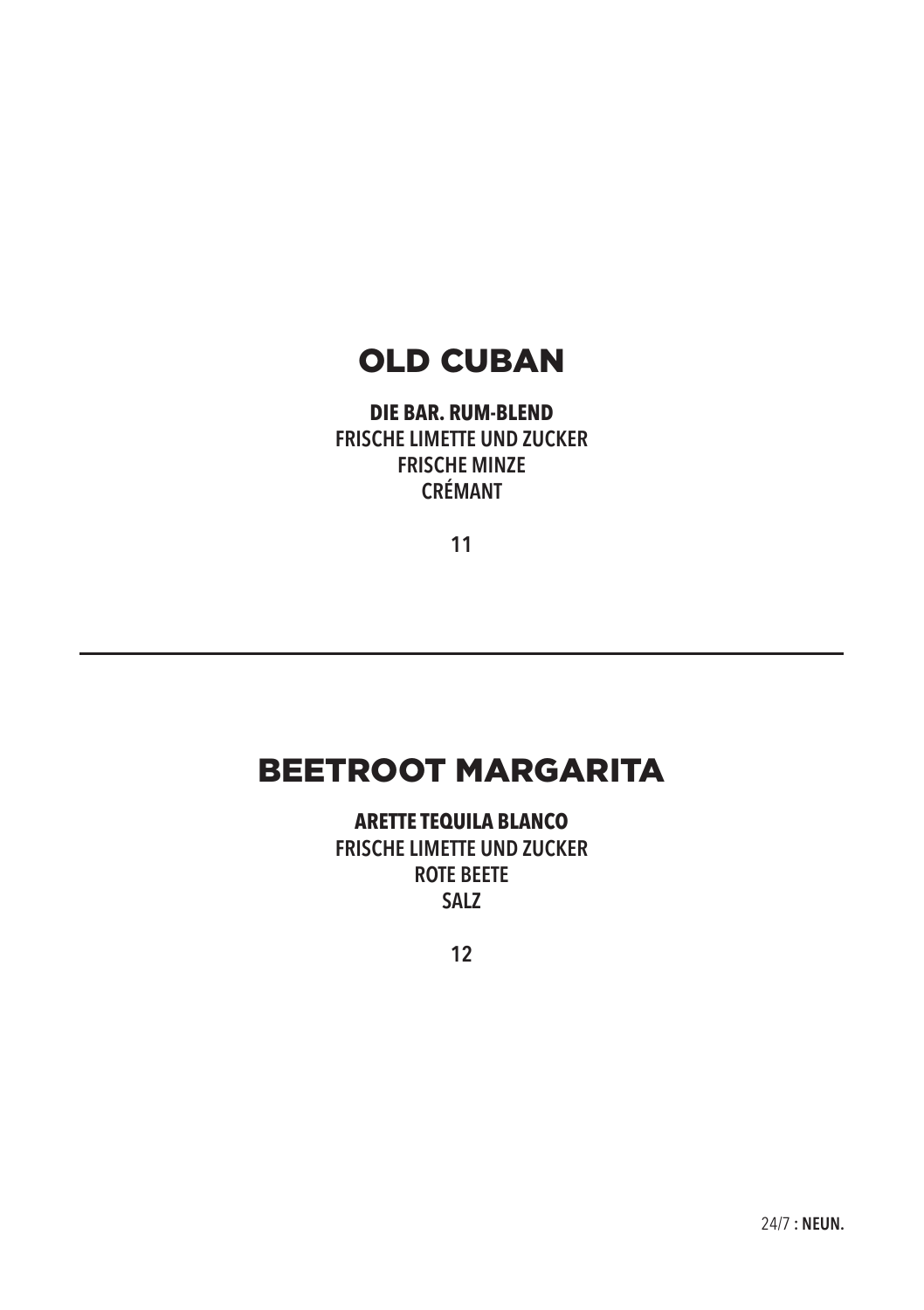# APERO.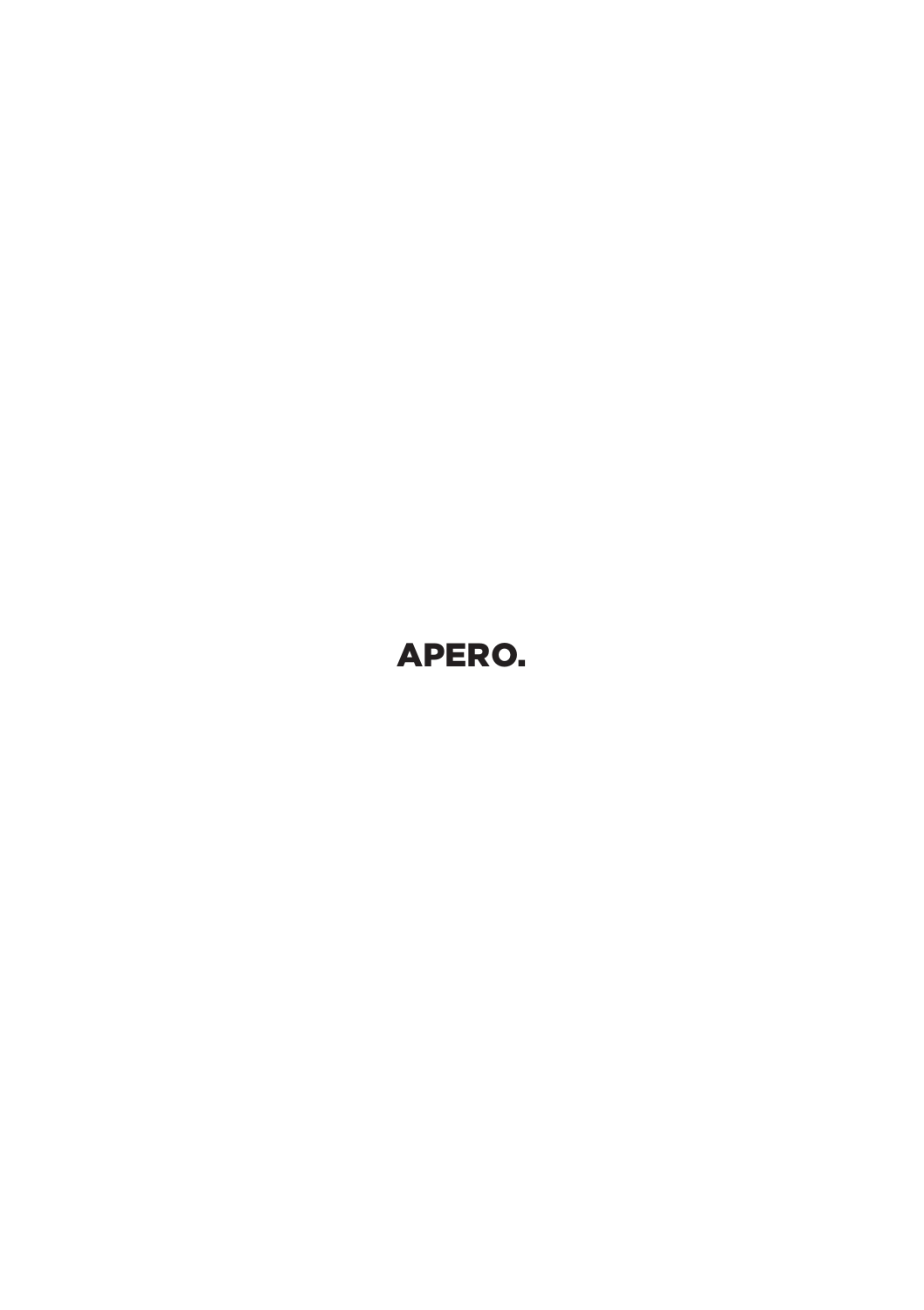### AMERICANO

**DIE BAR. WERMUT-BLEND CAMPARI SODA ORANGENZESTE**

**10**

## NEGRONI

**VEL VEL. DRY GIN DIE BAR. WERMUT-BLEND CAMPARI ORANGENZESTE**

**11**

#### BOULEVARDIER

**BULLEIT BOURBON DIE BAR. WERMUT-BLEND CAMPARI DIV. BITTERS**

**11**

#### WHITE NEGRONI

**VEL VEL. DRY GIN LILLET BLANC SUZE ZITRONENZESTE**

**11**

### AGAVONI

**ARETTE TEQUILA BLANCO DIE BAR. WERMUT-BLEND CAMPARI ORANGENZESTE**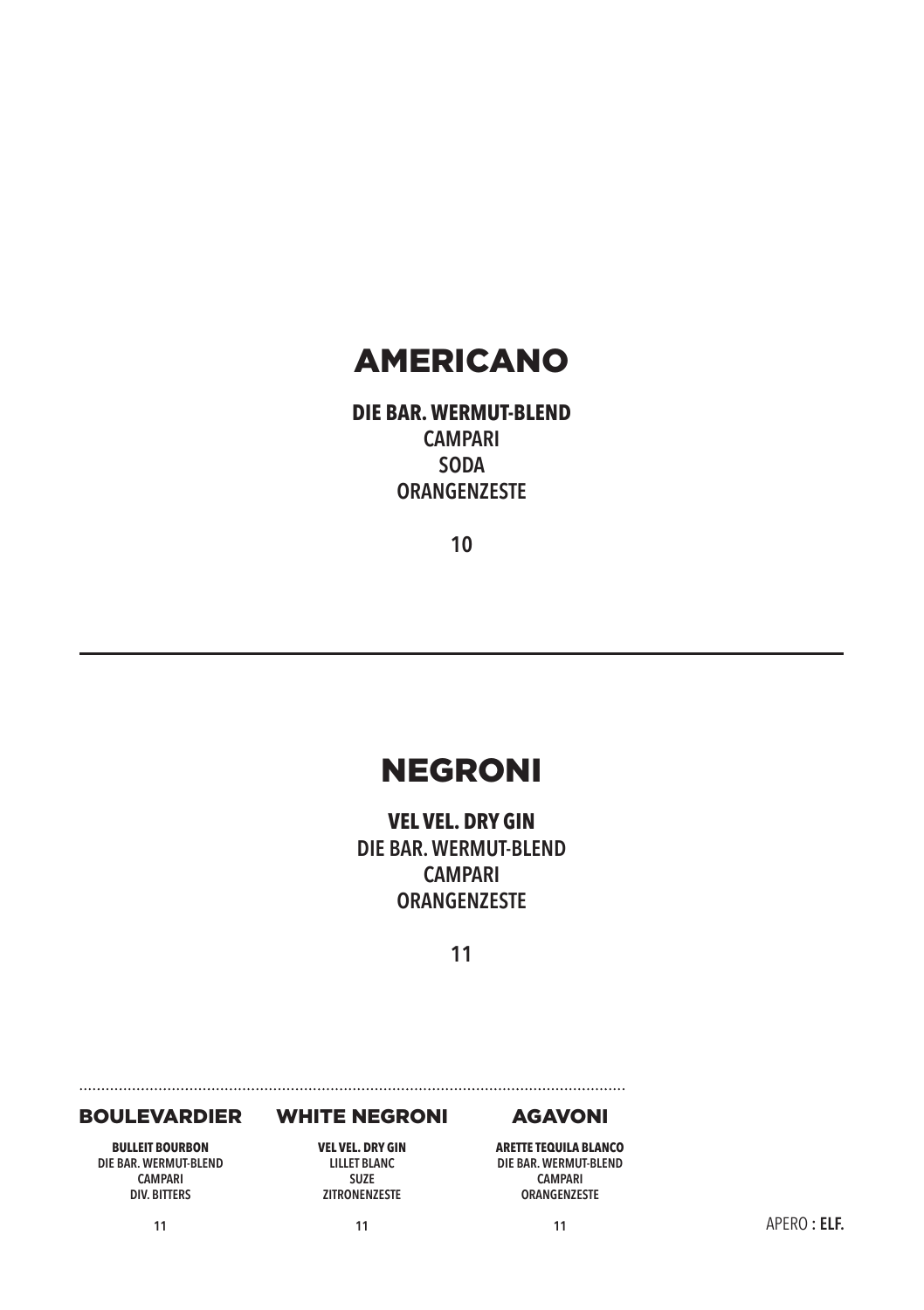## APEROL SPRITZ

**APEROL CRÉMANT SODA ORANGE**

**8**

## HAUS. SPRITZ

**LILLET BLANC VANILLE & TONKABOHNE FRISCHE LIMETTE CRÉMANT**

**9**

#### WERMUT SPRITZ

**MARTINI RISERVA AMBRATO CRÉMANT SODA ZITRONENZESTE**

**8**

#### PIMM`S CUP

**PIMM`S NO. 1 T.HENRY GINGER ALE ORANGE & LIMETTE GURKE**

**10**

### CRÉMANT

**CHARDONNAY BRUT DARGENT 2019 0,1**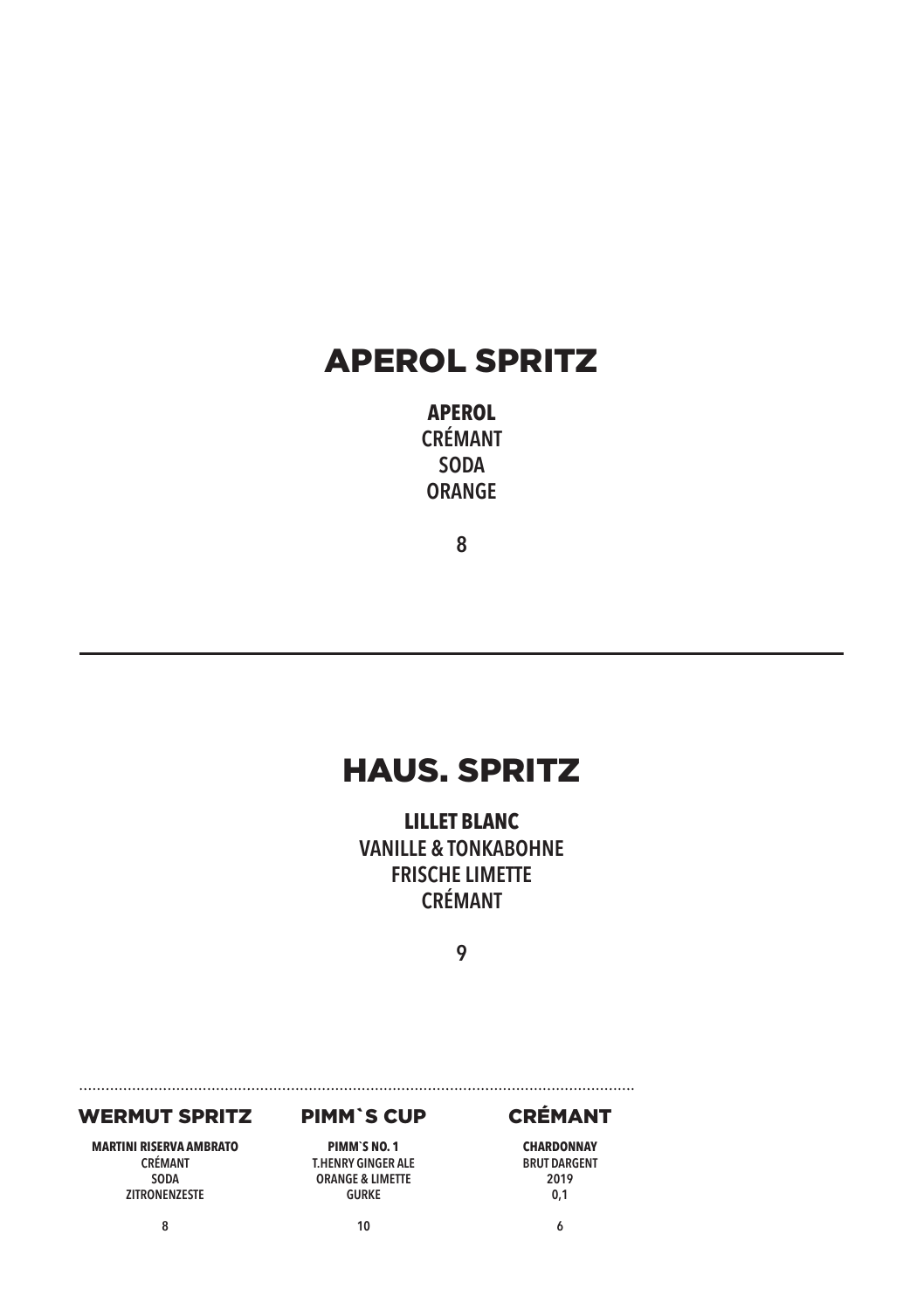## BOTTLE I

**BRUT DI ARGENT CRÉMANT CHARDONNAY JURA, FR 0,75 | 12%**

**35**

## BOTTLE II

**PERRIER JOUET CHAMPAGNER GRAND BRUT CHAMPAGNE, FR 0,75 | 12%**

**110**

APERO **: DREIZEHN.**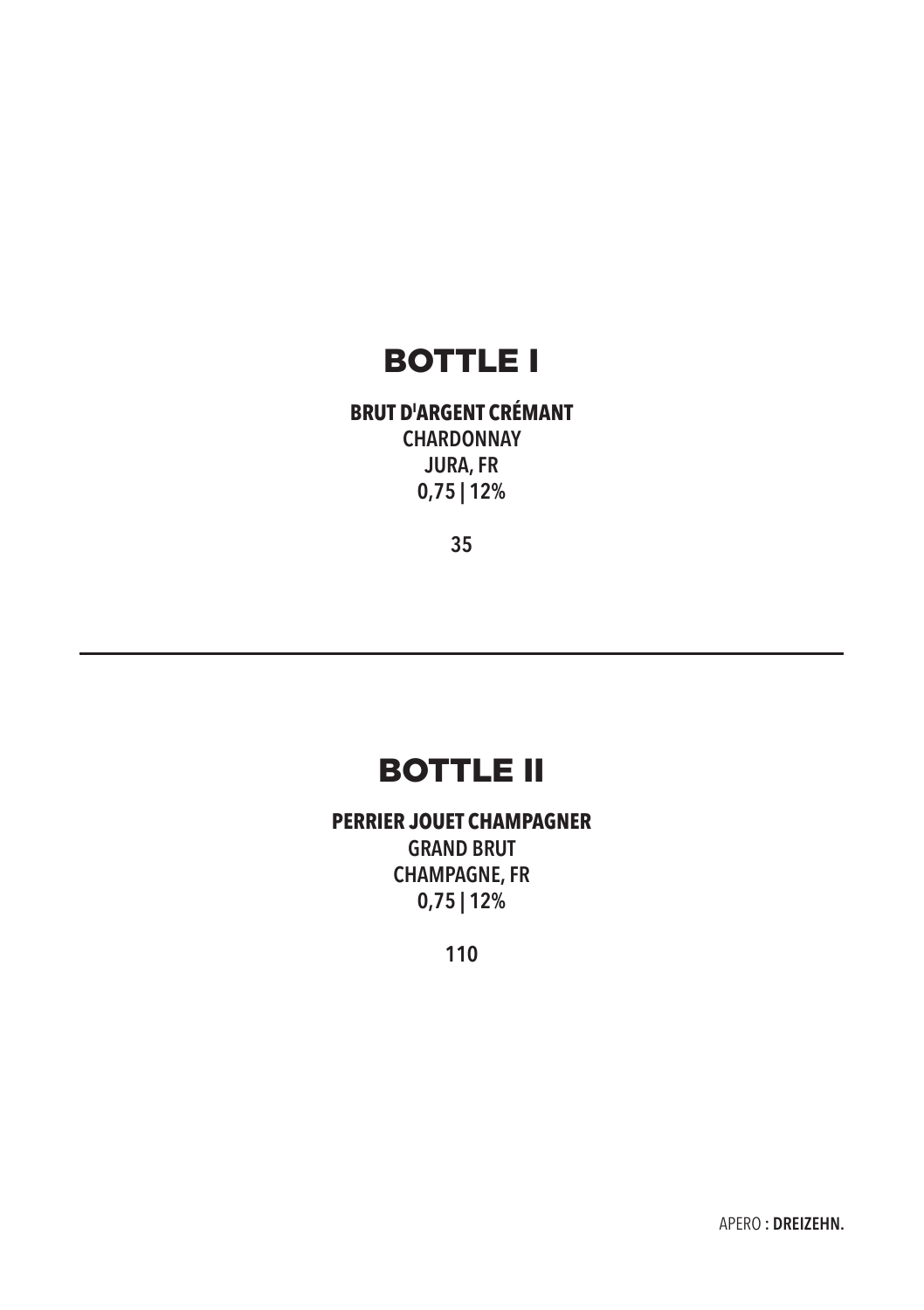# GOLDEN HOUR.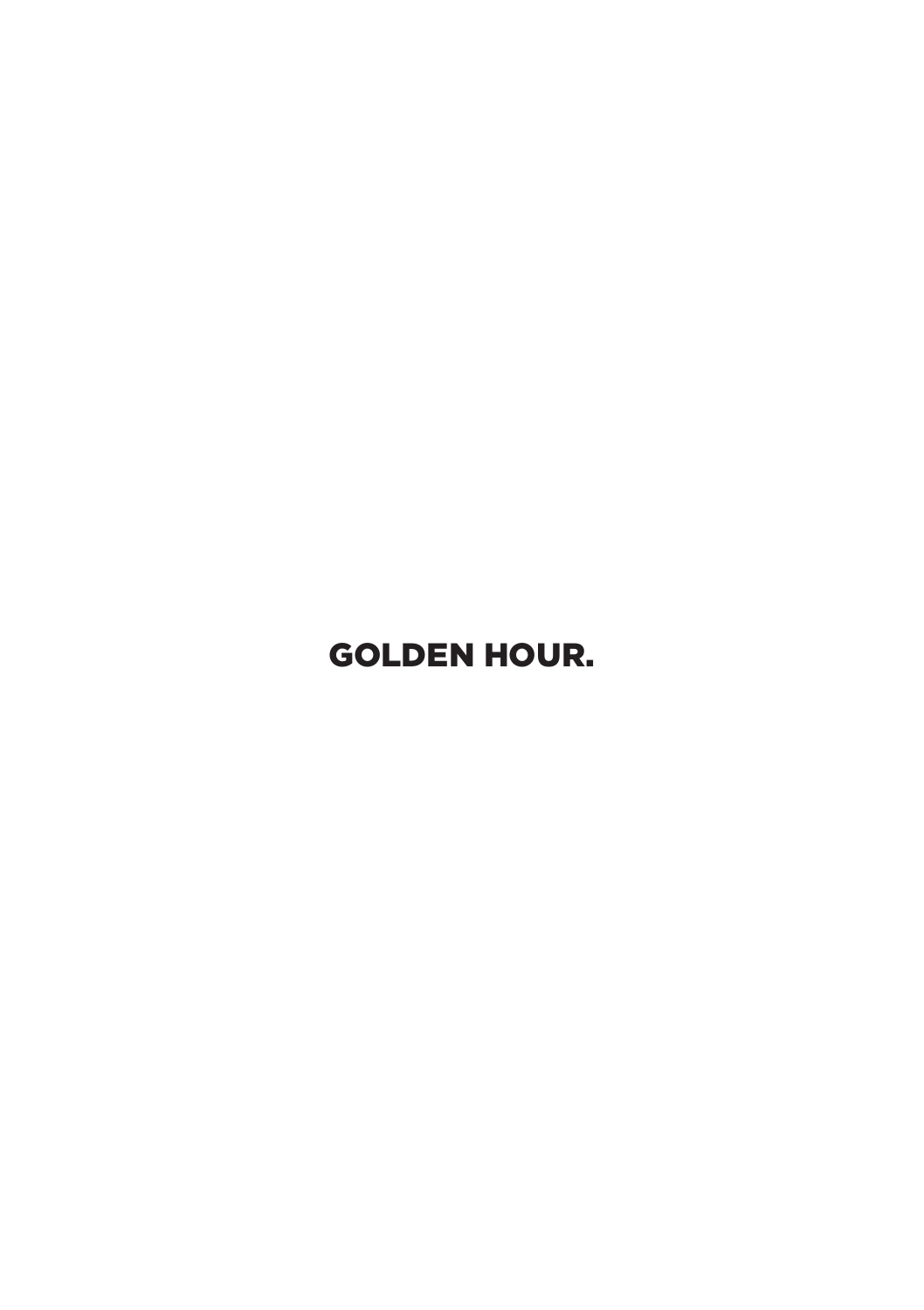### MANHATTAN

**BULLEIT RYE DIE BAR. WERMUT-BLEND ANGOSTURA BITTERS KIRSCHE**

**12**

## OLD FASHIONED

**BULLEIT RYE ZUCKERWÜRFEL ANGOSTURA BITTERS ORANGENZESTE**

**10**

#### THE DEPARTED

ESPRESSO MARTINI

#### SAZERAC

**BAARDI OCHO RESERVA CAMPARI BITTER AVERNA AMARO MEZCAL**

**12**

**GREY GOOSE WODKA KAFFEELIKÖR ESPRESSO ZUCKER**

**12**

**RYE WHISKEY ZUCKERWÜRFEL PEYCHAUDS BITTER ABSINTHE**

GOLDEN HOUR **: FÜNFZEHN.**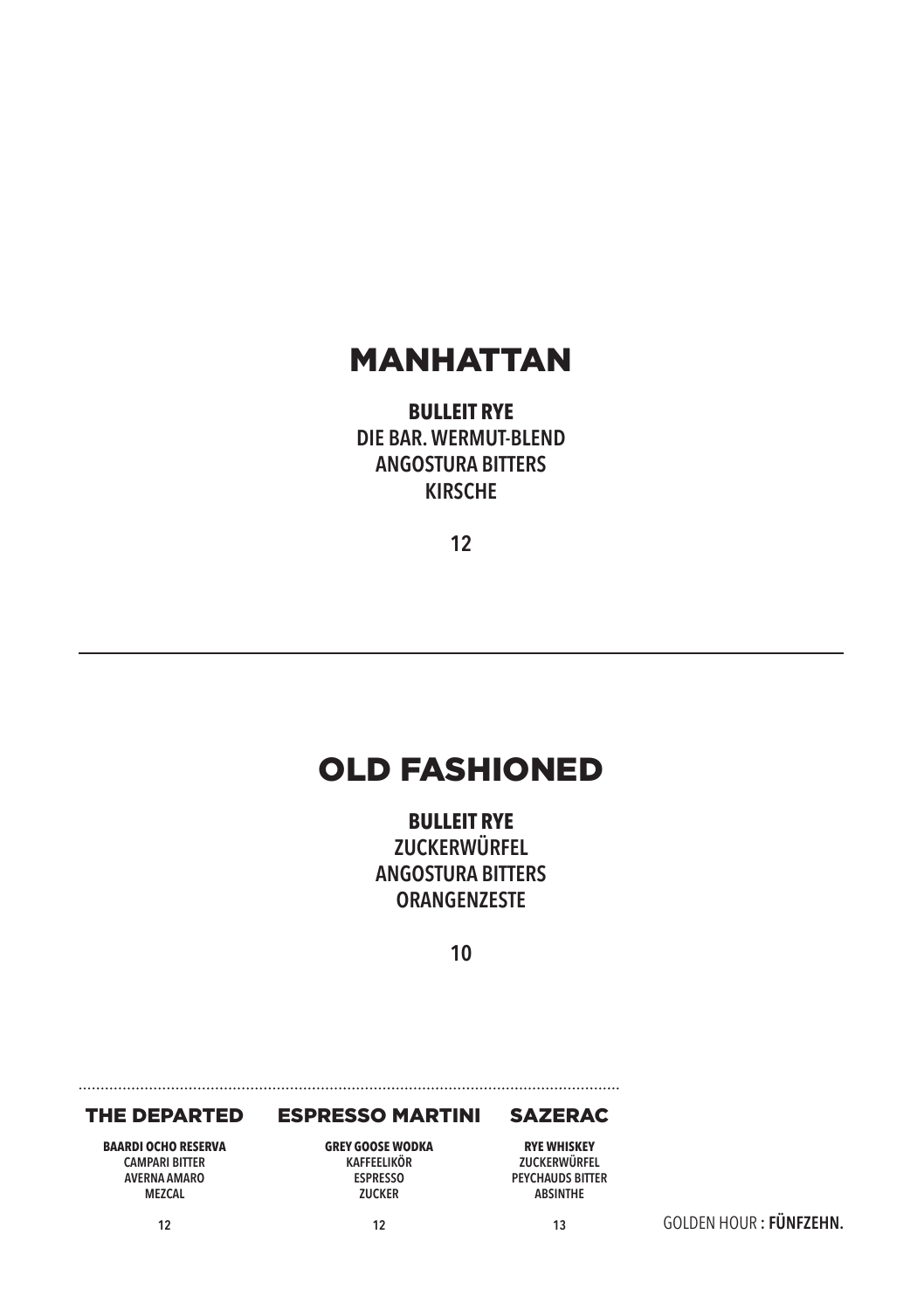# OHNE.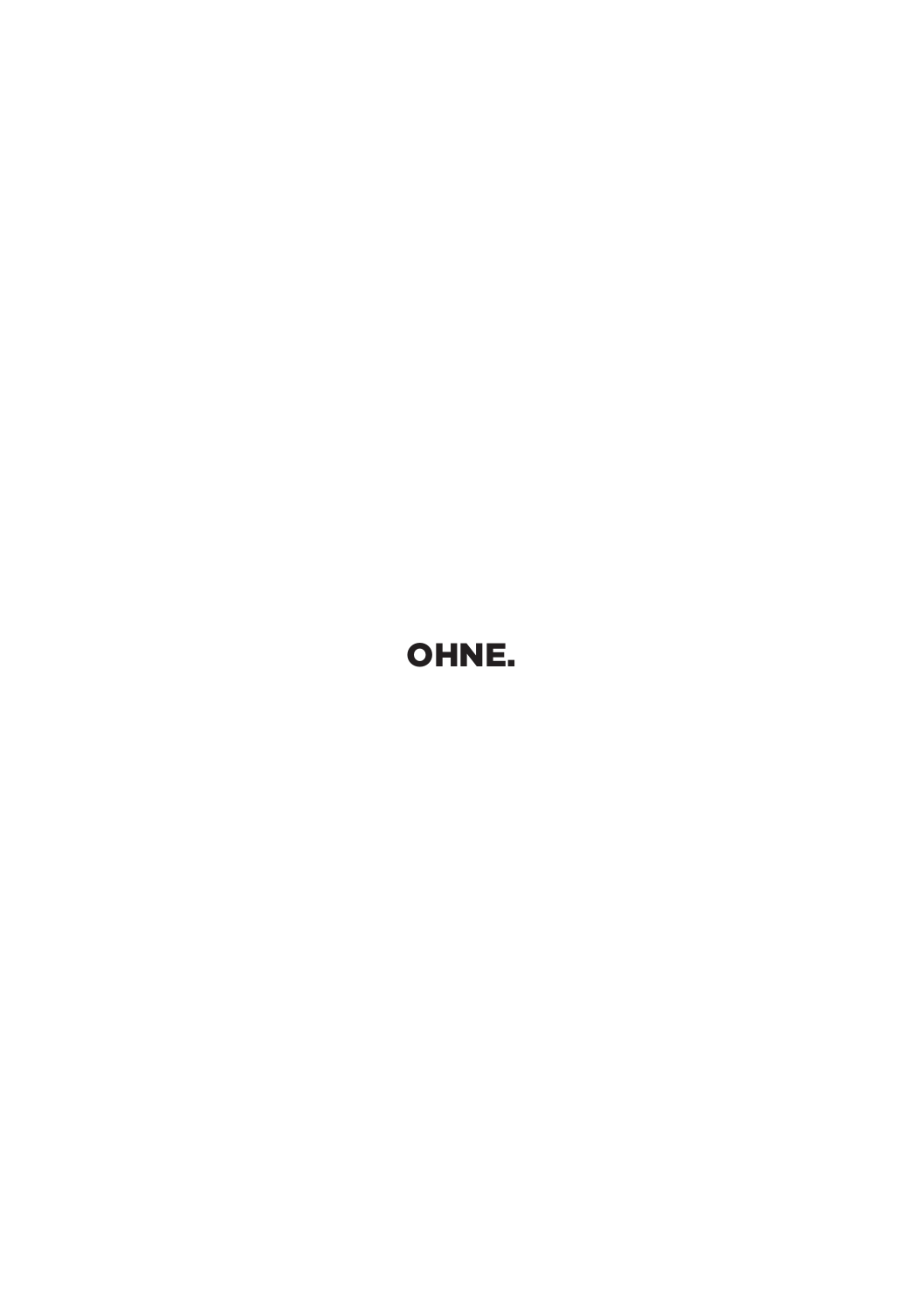## NO.PEROL

### **HAUSGEMACHTE NO.PEROL ESSENZ FEVER TREE TONIC WATER GRAPEFRUIT SODA**

**8**

## LA FLEUR

**MARTINI FLOREALE T. HENRY TONIC WATER ZITRONE MINZE**

**8**

#### VIVA VON AGUA

**WASSER LAUT ODER LEISE 0,33 ODER 0,75 LITER FÜR DEN GUTEN ZWECK**

#### IPA **RIEGELE BRAUEREI**

**FRUCHTIG ALKOHOLFREI SCHMECKT SUPER LECKER**

**5**

### **SOFT**

**PINK FRAPEFRUIT TONIC WATER GINGER ALE GINGER BEER**